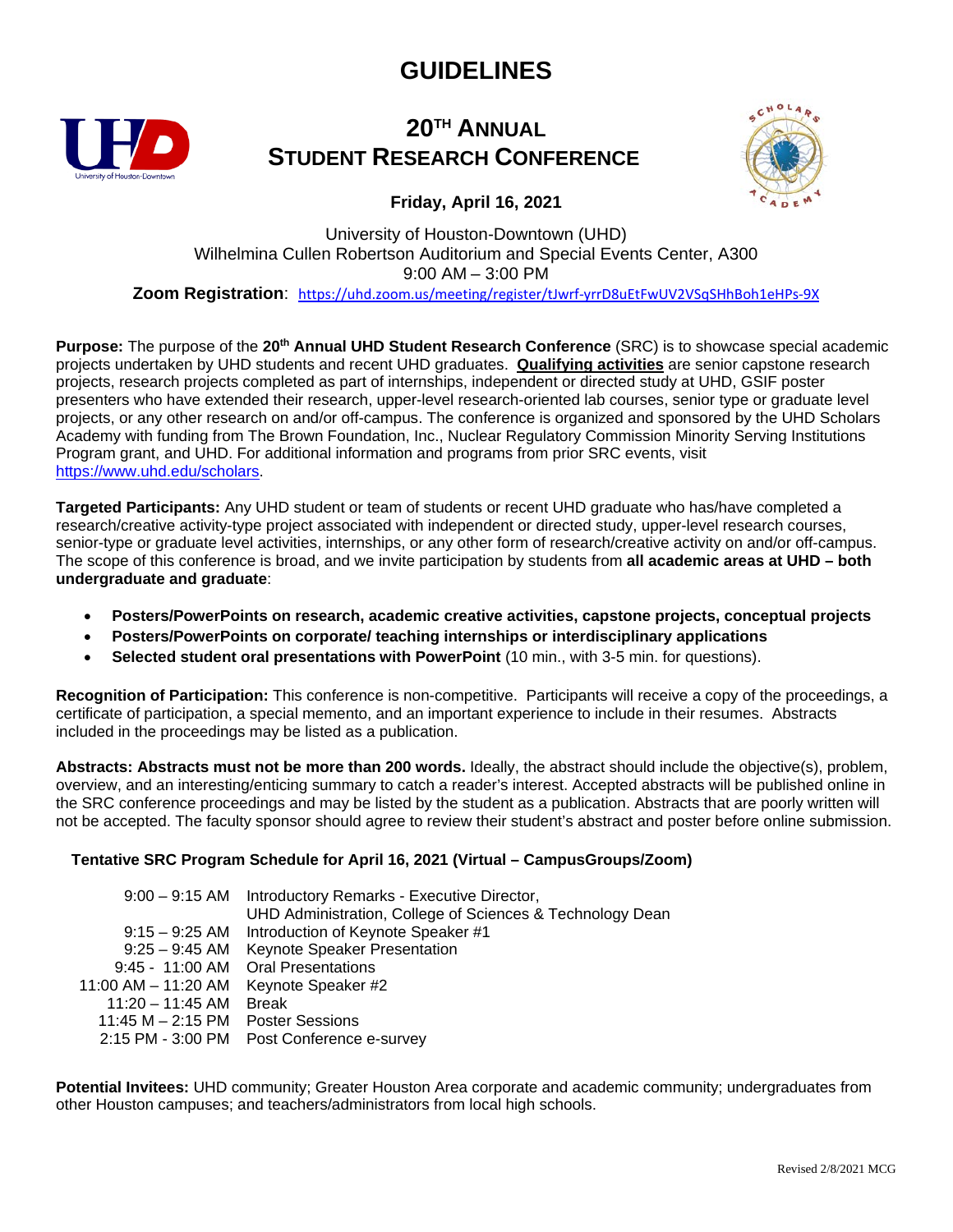**Property:** All posters/other presentation types produced will become the property of UHD, unless other arrangements are made due to scheduled presentations of the poster elsewhere. These posters will be available for the Faculty Sponsors at a future date to be on regular display in the areas of the hosting departments.

**Photographs/Publications:** Photographs/videos of participant area taken during presentations and throughout the event. These photographs/videos, abstracts, posters and release of information deemed necessary for publications may be used in associated UHD promotional media.

**Application Submission Deadlines:** All participants (poster and oral) must submit an online application and upload the Entry Form (found within the SRC Conference Guidelines) signed by their Faculty Sponsor and the academic department chairperson as well as an electronic abstract as a MS Word document by one of the following deadlines:

# **SRC Application Deadlines**

| <b>SRC</b> Guidelines available                                                                           | Monday, February 1, 2021 |  |
|-----------------------------------------------------------------------------------------------------------|--------------------------|--|
| Oral Application deadline*<br>(Oral applications not accepted after this<br>date)                         | Monday, March 8, 2021    |  |
| <b>SRC Online Application Submission URL:</b><br>http://uhd.co1.qualtrics.com/jfe/form/SV_cMzhOrUNHHrAjSB |                          |  |
| *All applications MUST include electronic abstract in MS Word format                                      |                          |  |

| <b>Oral Presenters</b>                                                                       |                                                                                                                                                                                                                                                                                                                                                                                     |  |
|----------------------------------------------------------------------------------------------|-------------------------------------------------------------------------------------------------------------------------------------------------------------------------------------------------------------------------------------------------------------------------------------------------------------------------------------------------------------------------------------|--|
| If selected as an oral presenter, the student must present both orally and present a poster. |                                                                                                                                                                                                                                                                                                                                                                                     |  |
| Date                                                                                         | <b>Action Items</b>                                                                                                                                                                                                                                                                                                                                                                 |  |
| March 8, 2021*                                                                               | Complete SRC Application online including signed approval form                                                                                                                                                                                                                                                                                                                      |  |
| March 8-12, 2021                                                                             | Participate in a mandatory, videotaped audition via Zoom. Auditions will be 5 minutes in length<br>and include a PowerPoint presentation visual. Sign up via GoogleSheets<br>Zoom: https://uhd.zoom.us/j/98884113456 Passcode: 2021SRC                                                                                                                                              |  |
| March 15-19, 2021                                                                            | SRC Committee reviews oral auditions.                                                                                                                                                                                                                                                                                                                                               |  |
| <b>March 22, 2021</b><br>March 22-26, 2021                                                   | Oral presenters notified of acceptance by email.<br>If not accepted to present orally, the student is still expected to present a poster.<br>Schedule a mandatory oral presentation consultation.<br>Consultations are an hour in length, scheduled with Dr. Jillian Hill in the SA Conference room,<br>N725. If virtual, Zoom: https://uhd.zoom.us/j/98884113456 Passcode: 2021SRC |  |
| April 13-15, 2021                                                                            | Attend mandatory oral presentation dry runs held by appointment with Dr. Hill; all dry runs take<br>place in the Robertson Auditorium/Zoom.<br>If virtual, Zoom: https://uhd.zoom.us/j/98884113456 Passcode: 2021SRC                                                                                                                                                                |  |
| April 16, 2021                                                                               | SRC Oral Presentations in Robertson Auditorium; Follow Keynote;<br>Virtual, Zoom registration: https://uhd.zoom.us/meeting/register/tJwrf-<br>yrrD8uEtFwUV2VSqSHhBoh1eHPs-9X Passcode: 2021SRC                                                                                                                                                                                      |  |